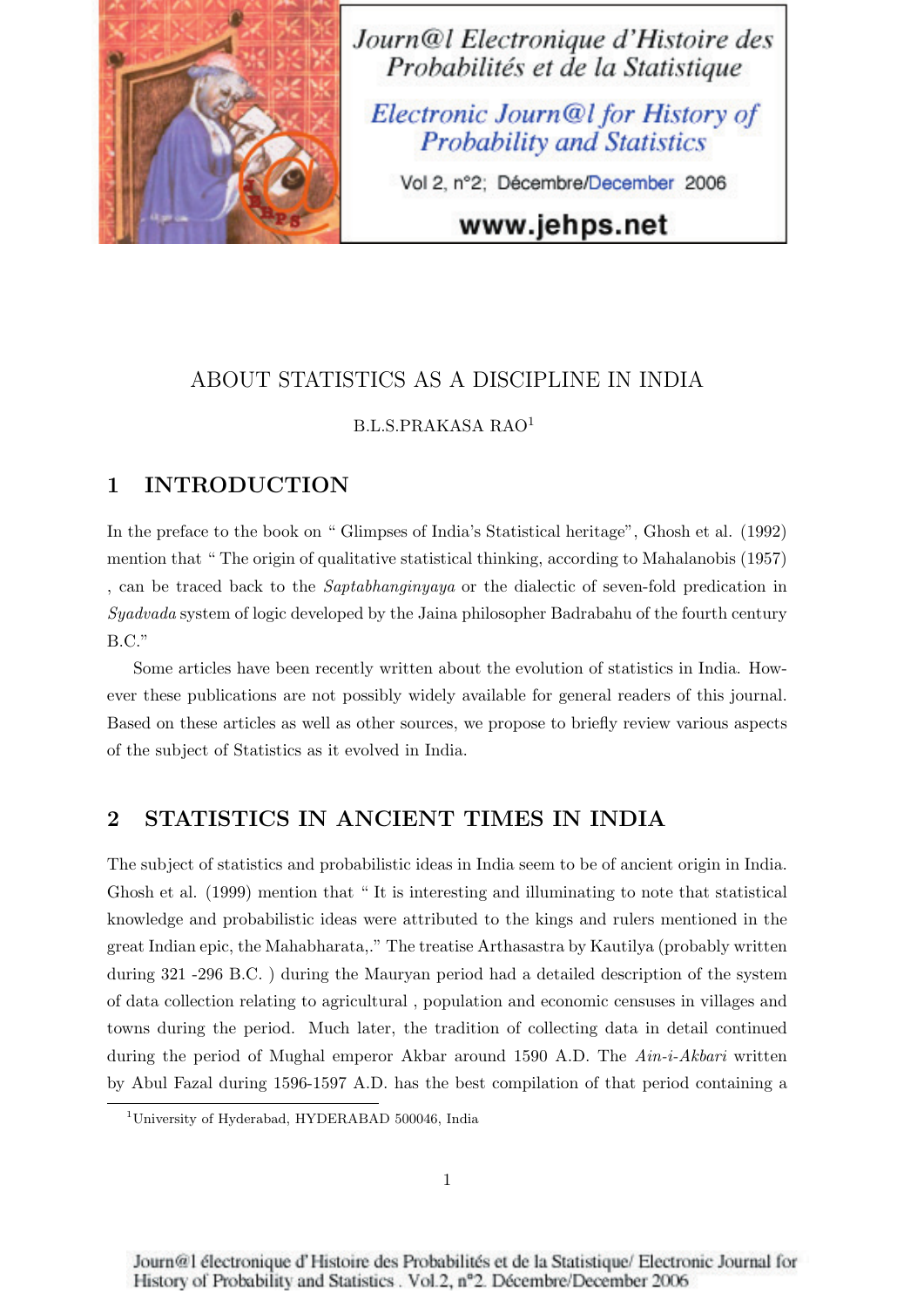wealth of information. This had details of several government departments including the system of legalized measurements, land classification and crop yields and other information. Abul Fazal was " regarded as a statistician " (Jarret (1894)).

In the preface to his book on "Statistics and Truth", C.R. Rao (1989) writes " Statistics as a method of learning from experience and decision making under uncertainty must have been practiced from the beginning of mankind. But the inductive reasoning involved in these processes have never been codified due to the uncertain nature of the conclusions drawn from given data or information. The break-through occurred only in the beginning of the present century with the realization that inductive reasoning can be made precise by specifying the amount of uncertainty involved in the conclusions drawn. This paved the way for working out an optimum course of action involving minimum risk, in any given uncertain situation, by a purely deductive process. Once this mechanism was made available, the flood gates opened and there was no end to the number of applications impatiently awaiting for methods which could really deliver the goods. From the time of Aristotle to the middle of the 19th century, chance was considered by scientists as well as philosophers to be an indication of our ignorance which makes predictions impossible. It is now regarded that chance is inherent in all natural phenomena, and the only way of understanding nature and making predictions (with minimum loss) is to study the laws (or the inner structure) of chance and formulate appropriate rules of action. Chance may appear as an obstructor and an irritant in our daily life but chance can also create. We have now learnt to put chance to work for the benefit of mankind All knowledge is, in the final analysis, history. All sciences are, in the abstract, mathematics". C. R. Rao (1989) adds " All methods of acquiring knowledge are essentially statistics."

### 3 STATISTICAL SYSTEM DURING BRITISH INDIA

Ghosh et al. (1999) describe the statistical system in British India in a detailed fashion. British political power was first established by the East-India Company (EIC) in Eastern India and later spread to all of undivided India between 1757 and 1947 except the nominally independent states and a few French and Portuguese settlements. EIC felt a need for acquisition of accounts and a detailed knowledge regarding the territories occupied by it. In 1807, a survey of the provinces was done covering an area of 60,000 square miles and 15 million people (Buchanan (1807)). This report contained a detailed information on topography of each district, the condition of the inhabitants along with their religion, customs, the natural

Journ@1 électronique d'Histoire des Probabilités et de la Statistique/Electronic Journal for History of Probability and Statistics . Vol.2, nº2. Décembre/December 2006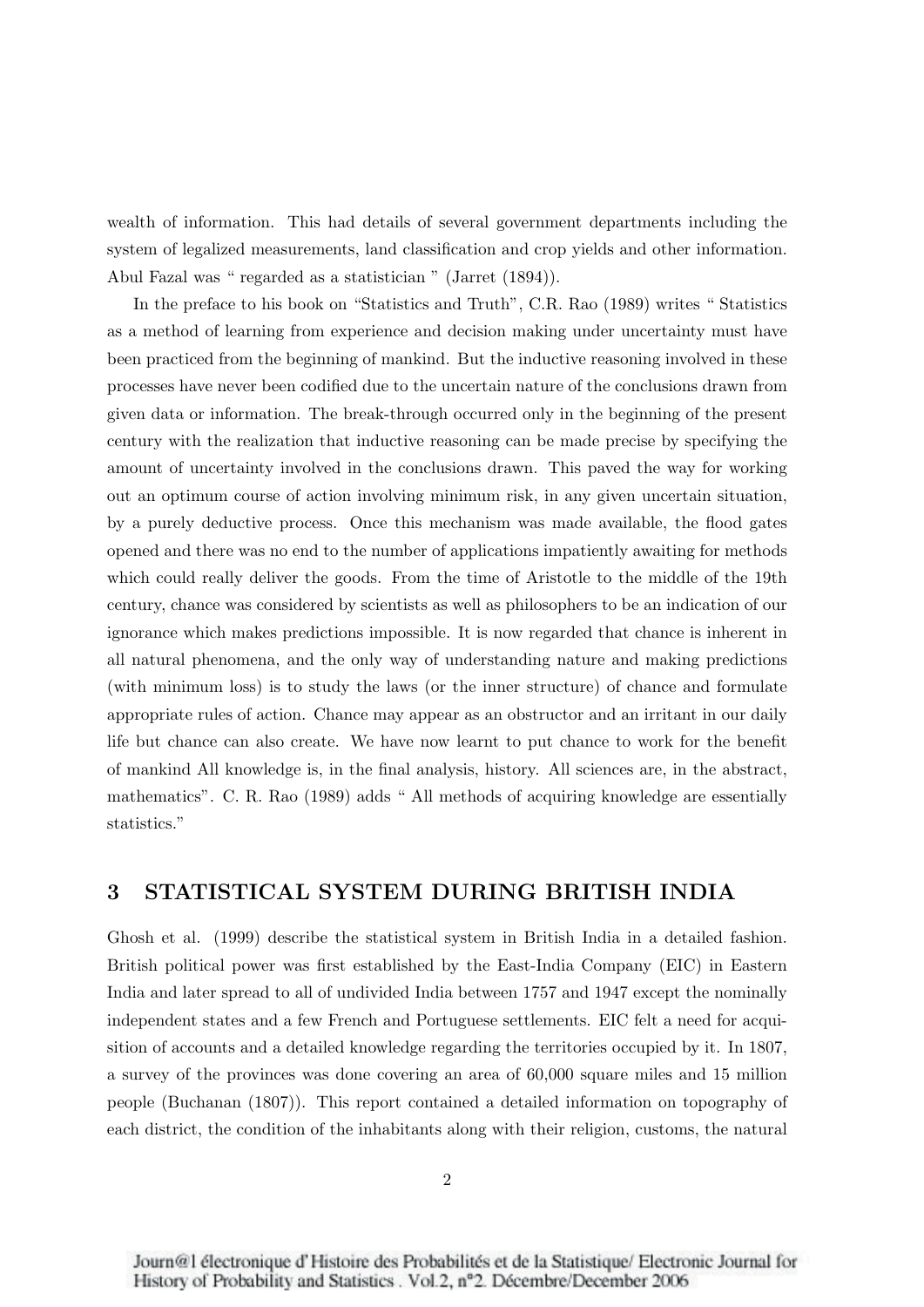produce of the country, fisheries, mines and quarries, the agricultural situation, the state of the landed property and tenures, the progress made by Indians in arts, the state of industry, the operation of commerce and in addition an indication of rare, useful plants and seeds. Martin (1838) published "The History, Antiquities and Statistics of Eastern India" in three volumes of 2400 pages covering 9 districts of Bengal . A government officer by name A. Shakespeare published the first census report in 1848 relating to the area and revenue of each *paragana* (district) in North-West provinces of India. The first systematic attempt to get detailed information on the whole population of India was made between 1867 and 1872. It was not a census for the whole country and it was also incomplete. The operation of a decennial census for the whole country started in 1881 and is still continuing.

At a later stage, details on topographical data, ethnic divisions and creeds, agricultural situation, commerce, working of district administration, sanitary and medical aspects, meteorological data were collected for each district . About 100 printed volumes aggregating to 36,000 pages covering 240 districts comprising 15 British Indian provinces were published and later condensed in the Imperial Gazetter of India which was released in 1881 in nine volumes. It was observed that " no comparable area of the world has anything like this prodigious compilation of statistical data and demographic and historical material as a country which is almost a continent in the immensity and diversity of its character" (Chaudhuri  $(1964)$ .

During the British period, the statistical development was geared to towards administration, tax collection, revenue, trade and commerce and related activities.

# 4 STATISTICAL SYSTEM AFTER INDIA ATTAINED IN-DEPENDENCE

After the independence in 1947, the country saw an urgent need for a statistical framework suitable for economic and social development. Mahalanobis, a physicist by training, recognized Statistics as the "key technology" in planning for the economic development of an independent India and pioneered the statistical movement in the country. Mahalanobis was appointed as an Honorary Statistical Adviser in 1949 to the Government of India and Central Statistical Unit was set up under his technical guidance which was later organized named as Central Statistical Organization (CSO) in 1951. This organization was set up mainly to coordinate the statistical work done in various ministries and other government agencies and to advise them, to maintain standards with regard to definitions, concepts and procedures,

Journ@1 électronique d'Histoire des Probabilités et de la Statistique/Electronic Journal for History of Probability and Statistics . Vol.2, nº2. Décembre/December 2006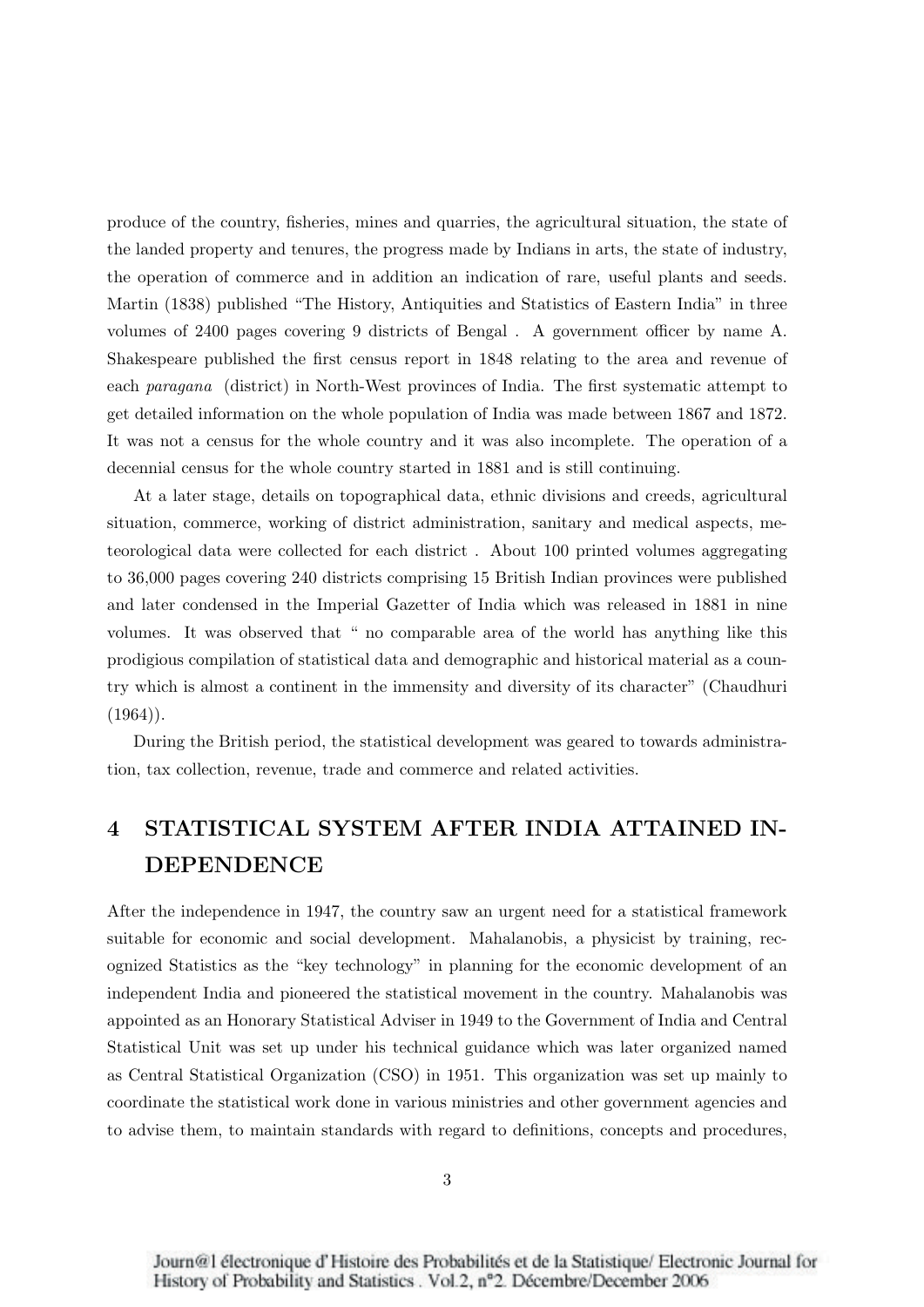to provide consultancy, to liaison with international statistical organizations, to prepare and publish a Monthly Statistical abstract and an Annual Statistical Abstract and to inform annual statistical information to public. In order to improve the quality and fill up the gaps in statistical information , it was decided to establish a National Sample Survey Organization (NSSO) . This organization had four divisions: Survey design and research, Field operations, Data processing, and Economic Analysis. The national sample survey (NSS) is the largest multi-purpose socio-economic survey.

# 5 RESEARCH , TEACHING AND TRAINING IN STATIS-TICS

The first important work in statistics in the modern sense to be undertaken in India was possibly the statistical analysis of examination results in Calcutta University. Mahalanobis (1922) analyzed the data collected on Anglo-Indians in Calcutta and published a paper on statistical analysis of Anglo-Indian stature. He continued to work on anthropological data and developed the concept of  $D^2$ −statistic for classifying populations. The  $D^2$ −statistic is a powerful technique in multivariate analysis for classification problems and cluster analysis. The second major contribution of Mahalanobis to the field of statistics is in organization of large scale sample surveys. Starting with exploratory surveys (pilot surveys) confined to a few square miles in Bengal in 1937, Mahalanobis was probably the first person to organize a large scale survey covering the whole of Bengal (about 50000 square miles) in 1941 (cf. Mahalanobis (1944)). The three important contributions of Mahalanobis to the subject of survey sampling are pilot surveys, concept of optimum survey design and interpenetrating network of subsamples (IPNS). All the three ideas are forerunners of important contributions to statistics: pilot surveys as a prelude to Wald's "sequential analysis", optimum survey design as a precursor to "operations research" and IPNS technique as curtain raiser to resampling procedures such as "bootstrap" (Ghosh et al. (1999)).

According to Nair ( cf. Ghosh et al. (1992), p.108) who received his B.A. (Hons) degree in Mathematics in the year 1932 from the Maharaja's college of Science, Thiruvananthapuram affiliated to the University of Madras, the only colleges which offered an optional (elective) paper in Statistics in its honours curriculum was the Maharaja's college of Science and the Madras Christian college. There was also a Department of Economics and Statistics at the University of Madras around the years 1934-36. The main responsibility of the Lecturer in Statistics in this Department was to teach Economic Statistics for an Evening Diploma

Journ@1 électronique d'Histoire des Probabilités et de la Statistique/Electronic Journal for History of Probability and Statistics . Vol.2, nº2. Décembre/December 2006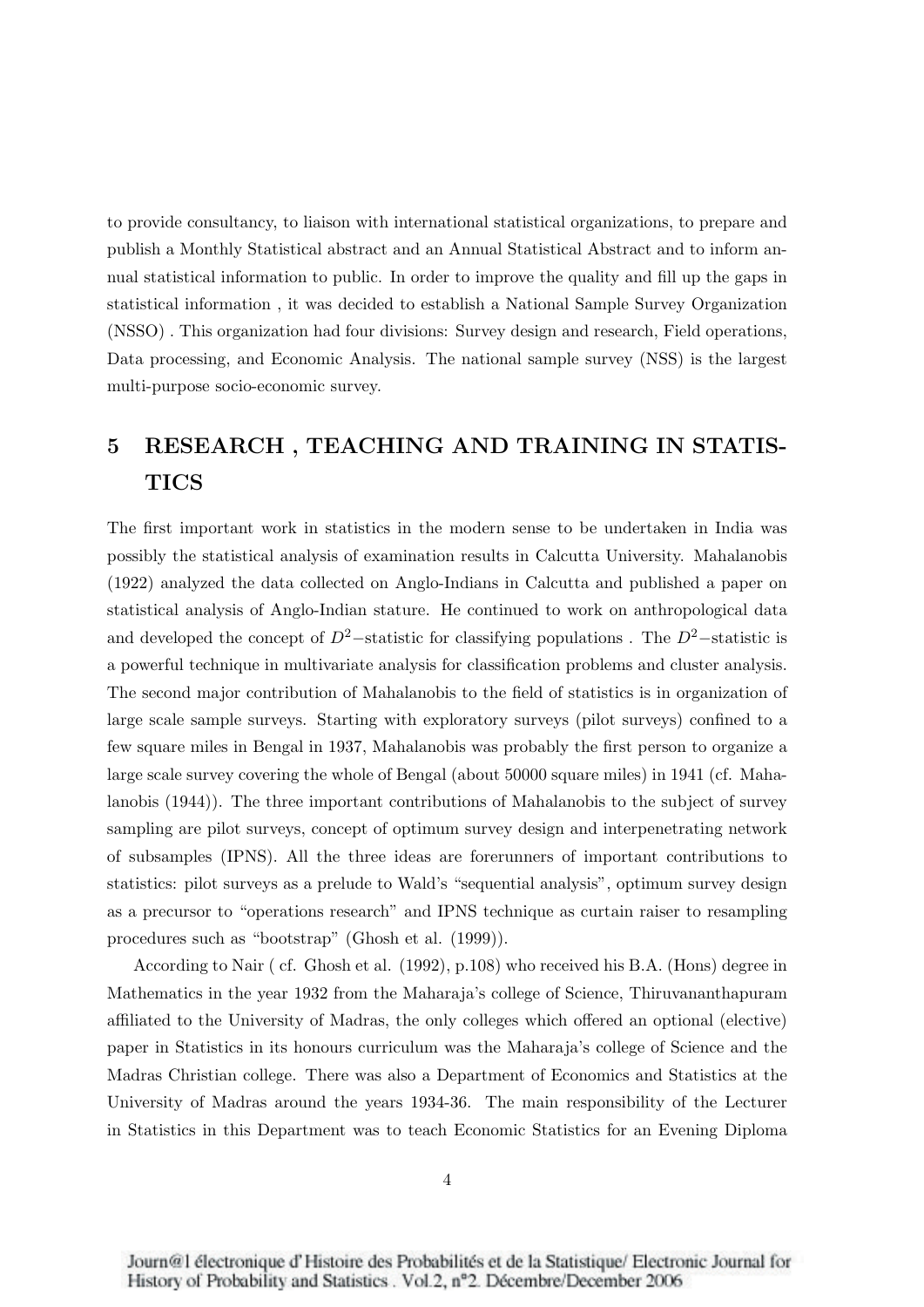Course in Economics which the University has started for the benefit of graduates employed in government offices, colleges and private firms." Huzurbazar (cf. Ghosh et al. (1992), p.27) writes "..the topic of Probability was not included at any level in the Mathematics curriculum of Bombay University. Later I was a freshman at Rajaram College, Kolhapur, which has just made arrangements for the teaching of a " new course" in Mathematics as an alternative option to the usual "old course" in Mathematics for the first two years in college. The interesting thing about this new course was that it introduced for the first time, elements of Probability and Statistics as optional to Geometry, Trigonometry and Mechanics in the old course in Mathematics. This new course in Mathematics was introduced in Bombay University in 1935...". From these observations, it is clear that there was no undergraduate program specifically catered to the discipline of Statistics even though the subject of elements of Probability and Statistics was taught as an elective in the mathematics curriculum at some of the universities.

From the year 1932, the Indian Statistical Institute started the short training courses in Statistics which were attended by officers on deputation from the government and other organizations from all over India. These were the only training courses available until Mahalanobis started the first post graduate course in Statistics at Calcutta University in 1941. There were not many text books on Statistics and the teachers had to learn by reading original papers published in statistical journals. Apart from teaching, faculty members were also involved in research and made fundamental contributions to Multivariate Analysis, Construction of Designs, Sample surveys and Statistical Inference. Mahalanobis thought that a post graduate programme can be strengthened if the students get trained in Statistics from the undergraduate program. He established an undergraduate Department of Statistics at the Presidency College, Calcutta. The post graduate Department of Statistics was started in 1948 by the Bombay University and in 1953 by the University of Pune. Other major universities which have contributed significantly to the development of the subject of Statistics during the early years are the universities of Madras, Mysore, Kerala, Guwahati, Andhra and Lucknow. Post graduate departments of statistics were later started at other places in the country.

Evolution of the subject of Statistics in India is incomplete without an exhaustive discussion on the Indian Statistical Institute founded by Mahalanobis and its role. The Indian Statistical Institute was founded as a society on December 17, 1931 and it introduced the Bachelor of Statistics (B. Stat.) and Master of Statistics (M.Stat.) and Ph. D. degree programs in the year 1960 after the Institute was declared as an "Institute of National im-

Journ@1 électronique d'Histoire des Probabilités et de la Statistique/Electronic Journal for History of Probability and Statistics . Vol.2, nº2. Décembre/December 2006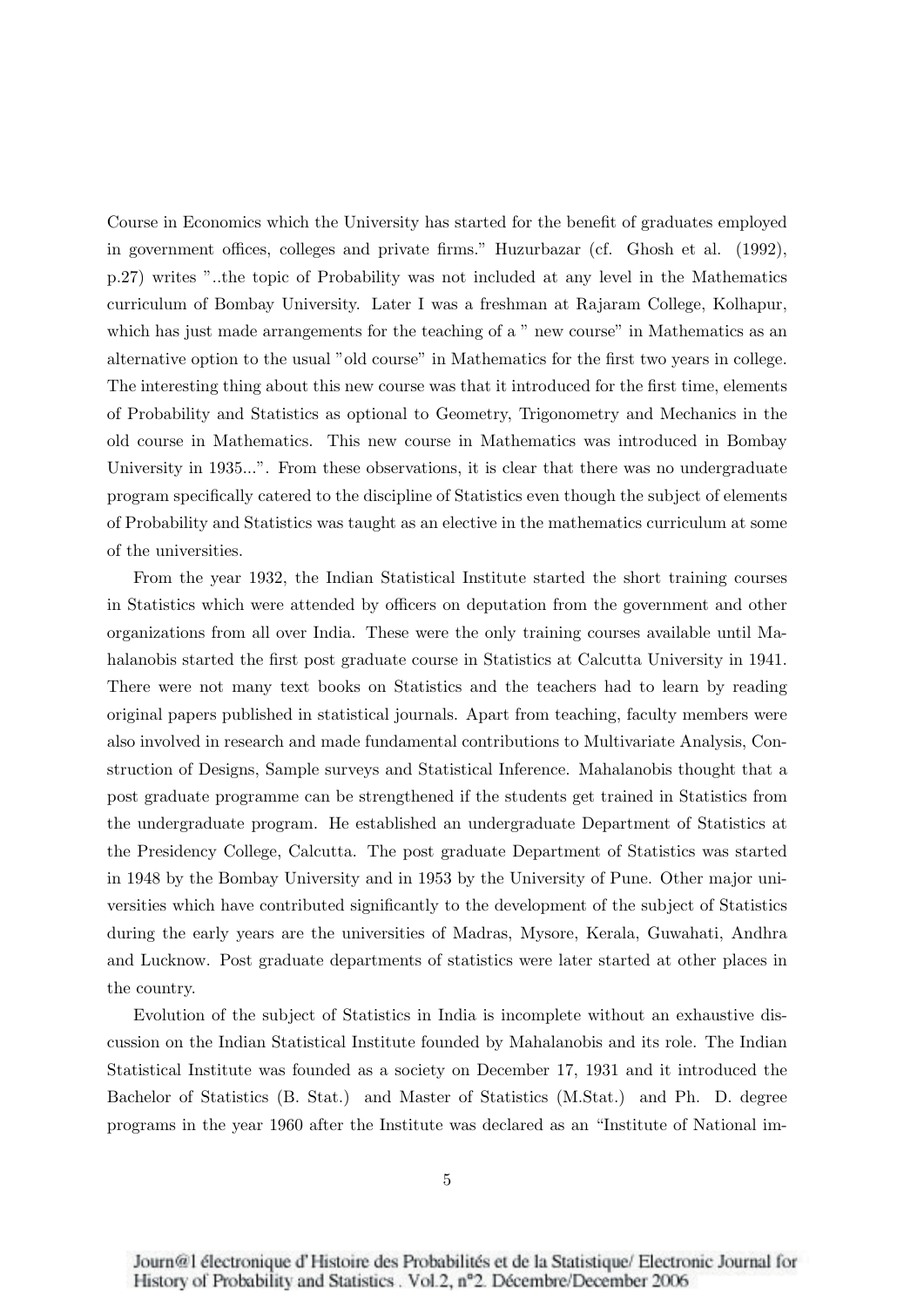portance" by the government of India in view of the extensive contributions of the Institute to research and training in the subject of Statistics. Fisher's view that "teaching, instruction or training in Statistics, at whatever level, is bound to be, on the one side with fact finding projects in the traditional statistical fields of demography and economics, and on the other side with opportunities to gain first hand familiarity with at least some field in natural sciences" was also held by Mahalanobis. The courses for the B. Stat. degree include some areas of biological, physical and geological sciences. Faculty at the Indian Statistical Institute (ISI) had made fundamental contributions to the subject of Statistics. No treatment of such topics as linear models, estimation, maximum likelihood estimation can be complete without an appropriate coverage of work done at ISI. The Cramer-Rao inequality, Rao-Blackwell theorem and Basu's theorem on independence of an ancillary and a complete sufficient statistic are part of any undergraduate or post graduate course in Statistical Inference.

During the forties, Mahalanobis recognized the need for introducing Statistical Quality Control techniques for improving the quality of products produced by Indian industries. A special course was organized by ISI in 1945-46. He invited Walter Shewart who has done pioneering work in U.S.A. in Statistical Quality Control (SQC) to visit ISI. Shewart conducted a one-week conference on "Standardization in Industrial Statistics" in 1848 under the auspices of the ISI and the Indian Standards Institution. These activities in turn led to the starting of the first SQC unit by ISI in Bombay in 1953 and later at other cities in India. The main objective of the staff of these units was to visit industries and act as consultants in SQC activities of the industries to improve the quality of their products.

Mahalanobis saw the need for training statistical officers from the Middle East, South and South East Asia and from countries in Africa. Under the auspices of UNESCO and the Government of India, the International Statistical Education Centre (ISEC) was started by ISI in 1950. It is now jointly operated by the International Statistical Institute and ISI. It has provided training in statistical methods to a large number of trainees from over fifty countries.

Another Institute which contributed in a substantial measure to the development of Statistics in India is the Indian Agricultural Statistics Research Institute (IASRI). At the end of 1943, the government of India set up an enquiry committee to look into the causes of the devastating Bengal famine. The committee observed that one of the main factors responsible for the famine was the defective statistics of crop production available at that time. Sukhatme and his coworkers began research in the methods of collection of statistics of crop yields by developing survey techniques of yield estimation under random sampling. There was a ma-

Journ@1 électronique d'Histoire des Probabilités et de la Statistique/Electronic Journal for History of Probability and Statistics . Vol.2, nº2. Décembre/December 2006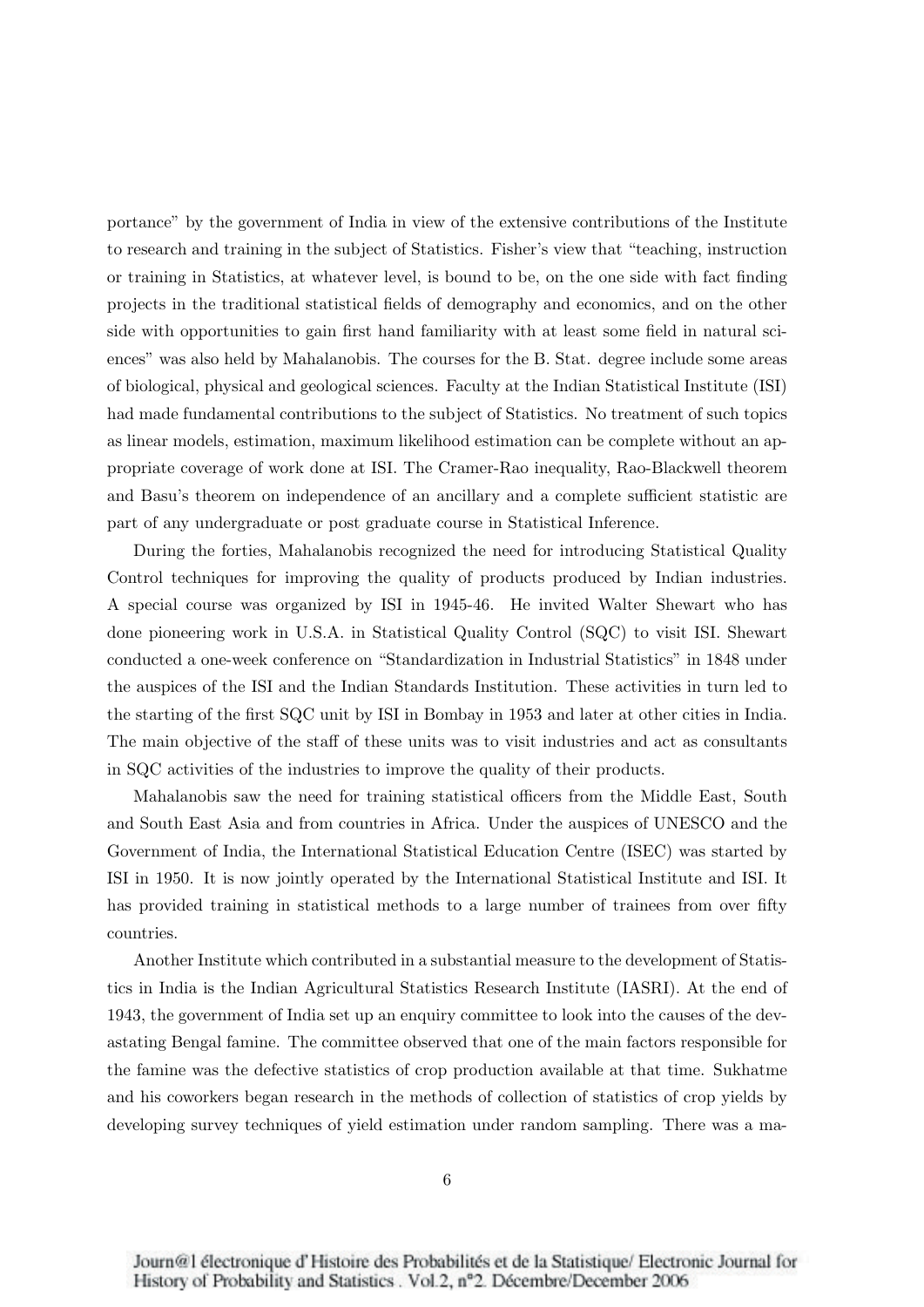jor scientific dispute between ISI and Indian Council of Agricultural research (ICAR) on the best method of crop-cutting experiments for the estimation of crop yields. After considerable experimentation with cuts of different shapes and sizes, Mahalanobis recommended the use of circular cuts of radius 4 feet for yield surveys and ISI had been using the same . As against this, ICAR had been using the rectangular cuts of size of length 33 feet and width 16.5 feet for crop yield surveys conducted by them. Studies conducted, to see the relative efficiency of two systems, however did not reveal significant differences between the two methods (Sastry (1977), Adhikari (1990)).

In order to have an outlet for research contributions in Statistics emanating from India and other countries in the subcontinent, Mahalanobis founded and edited the journal *Sankhya, The Indian Journal of Statistics* from 1931. He was the editor from 1931-1972. The first issue of the journal was published in June 1933. In an editorial published in the first issue, Mahalanobis explained why the name *Sankhya* seemed to be appropriate in the Indian context. In the editorial he said that " We believe that the idea underlying this integral concept of Statistics finds adequate expression in the Indian word *Sankhya*. In Sanskrit the usual meaning is 'number', but the original root meaning was 'deterministic knowledge'. In the *Atharva-veda*, a derivative from *Sankhyata* occurs both in the sense of 'well-known' as well as 'numbered'..." It was and it is now one of the internationally recognized journals in the areas of Probability and Statistics for its quality contributions.

# 6 SIGNIFICANT CONTRIBUTIONS OF SOME INDIAN STATISTICIANS

We have already discussed the significant contributions to the evolution of the subject of Statistics and the important contributions made by Prasanta Chandra Mahalanobis . A more detailed discussion can be found in the biography of Mahalanobis written by Rudra (1996). The contributions to the areas of Probability and Statistics by other Indian statisticians is quite significant. We try to present only some of these in a nut shell.

Raghu Raj Bahadur received his Ph.D. degree from University of North Carolina, U.S.A. in 1950 after spending an year during 1946-47 at Indian Statistical Institute doing course work in theoretical and applied statistics. His research in the fifties and sixties laid the rigorous foundations for the theory of sufficiency and efficiency. The concept of sufficiency was introduced by Fisher. In a series of papers starting from 1954, Bahadur explored and elaborated the role of sufficiency in statistical decision theory. He investigated the conditions

Journ@1 électronique d'Histoire des Probabilités et de la Statistique/Electronic Journal for History of Probability and Statistics . Vol.2, nº2. Décembre/December 2006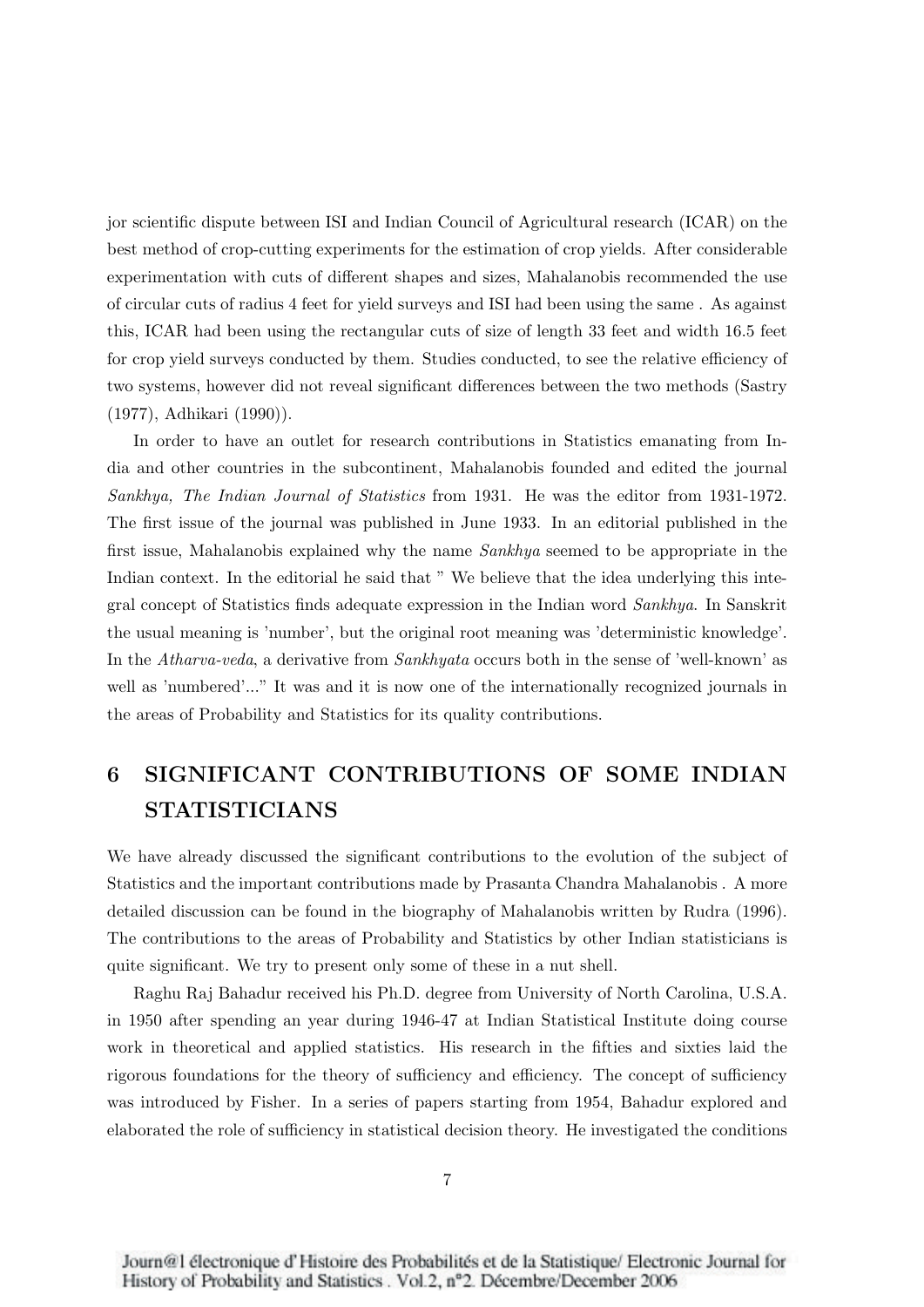under which maximum likelihood estimates are consistent and presented examples of inconsistency of maximum likelihood estimates. His work on the asymptotic theory of sample quantiles , now known as the Bahadur representation of sample quantiles is well known. In a series of papers Bahadur developed new methods for the comparison of competing statistical procedures based on the theory of large deviations. This idea led to the concept of Bahadur efficiency. During the years 1956-61, he was a Professor at the Indian Statistical Institute and gave inspiring lectures on several topics such as inference, sequential analysis, measuretheoretic probability and limit theorems of probability theory. He migrated to U.S.A. in 1961 and was Professor Emeritus at the University of Chicago, U.S.A. .

Debabrata Basu started his research career at Indian Statistical Institute in 1950. He obtained his Ph. D. under the guidance of C.R. Rao. Basu inspired generations of students at Indian Statistical Institute through his masterly ability to present counter examples . He was well known for his essays on the Foundations of Statistical Inference and his theorems on complete sufficient statistics. He migrated to U.S.A. in 1975 and served at Florida State University, U.S.A. till 1990.

Gopinath Kallianpur received the Ph.D. degree from University of North Carolina, U.S.A. in 1951. After spending an year at the Institute for Advanced Study in Princeton, he joined Indian Statistical Institute in 1953. His main area of research was stochastic processes, in particular, stochastic filtering theory. He is presently an Alumni Distinguished Professor at University of North Carolina, U.S.A.

Debabrata Lahiri was a completely self-taught individual in the field of Statistics. The Lahiri method of sampling with probability proportional to aggregate size leading to unbiased ratio estimation and his work on non-sampling errors are worthy of special mention in Survey sampling. Among his various other contributions are his work on integration of surveys and the introduction of circular systematic sampling in the design of sample surveys.

Pesi Rustom Masani received his Ph. D. from Harvard University, U.S.A. in 1946. A major part of his early work deals with investigation of the factorization problem for matrixvalued holomorphic functions which led him to Wiener-Masani theory of multivariate stationary stochastic processes. His work on helixes in Hilbert space and its application to probability theory and generalized harmonic analysis is significant. Masani retired from University of Pittsburgh, U.S.A. as Distinguished Professor.

Keshavan Raghavan Nair earned his Ph. D. degree from University of London in 1947. He introduced the concept of partially balanced incomplete block designs and discussed the methods for their construction and analysis. Among his other well known contributions is

Journ@1 électronique d'Histoire des Probabilités et de la Statistique/Electronic Journal for History of Probability and Statistics . Vol.2, nº2. Décembre/December 2006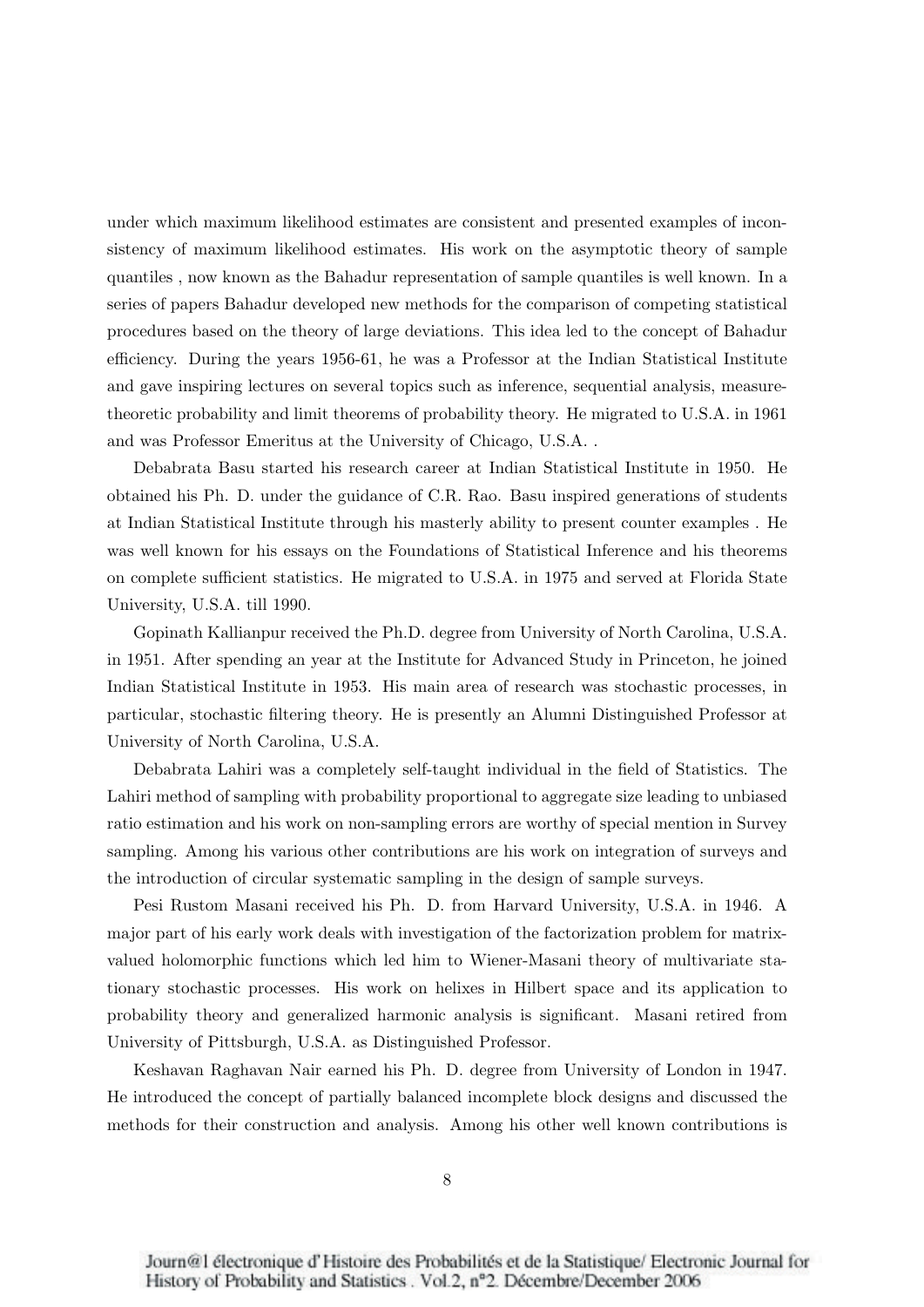a paper with C.R.Rao dealing with confounding in asymmetric factorial experiments in the study of Design of Experiments. He retired as the Director of Central Statistical Organization, Government of India in 1968.

Calyampudi Radhakrishna Rao received Ph. D. from Cambridge in 1948 for his thesis " Statistical Problems in Biological Classification". Owing to the Cramer-Rao inequality and Rao-Blackwell theorem, he is well known for any serious student of Statistics. His contributions to the Theory of Estimation. Multivariate Analysis, Characterization Problems, Combinatorics and Design of Experiments, Matrix Algebra, and Mathematical Genetics are well known. Particularly significant are his joint work with K.R.Nair on partially balanced incomplete block designs (PBIBD), his work on efficient score test which is also known as Lagrangian multiplier test, his work on orthogonal arrays. As the Head of the Research and Training School of the Indian Statistical Institute, he created an internationally renowned team of young statisticians, economists and mathematicians. He migrated to U.S.A in 1979 and retired recently from the Eberly Professorship at Pennsylvania State University, U.S.A.

Pandurang Vasudeo Sukhatme received his Ph.D from University of London in 1936. Besides being a sample survey specialist, he is also well known in the field of nutrition for the Sukhatme-Morgan hypothesis. This hypothesis states that at low levels of calorie intake, energy is used with greater metabolic efficiency and efficiency is decreased as the intake increases over the homeostatic range.

Sujit Kumar Mitra received his Ph.D. from University of North Carolina in 1956. He has made pioneering contributions to Linear models, Design of experiments, Statistical Inference, and to the Theory of Generalized inverses for Matrices.

A more extensive discussion on the contributions of some of these Statisticians is given in Ghosh et al. (1992) and Mukhopadhyay (1997).

Significant contributions were made to the areas of Limit Theorems in Probability , Measures on abstract spaces such as metric spaces, Hilbert spaces , Information Theory, by Probabilists V.S. Varadarajan, R.Ranga Rao, K.R. Parthasarathy and S.R.S. Varadhan who were all trained at the Indian Statistical Institute. There are others such as R.C. Bose, S. N. Roy who migrated to U.S.A. early in their career and made significant contributions to the branches of Construction of Designs and Multivariate Analysis.

Journ@1 électronique d'Histoire des Probabilités et de la Statistique/Electronic Journal for History of Probability and Statistics . Vol.2, nº2. Décembre/December 2006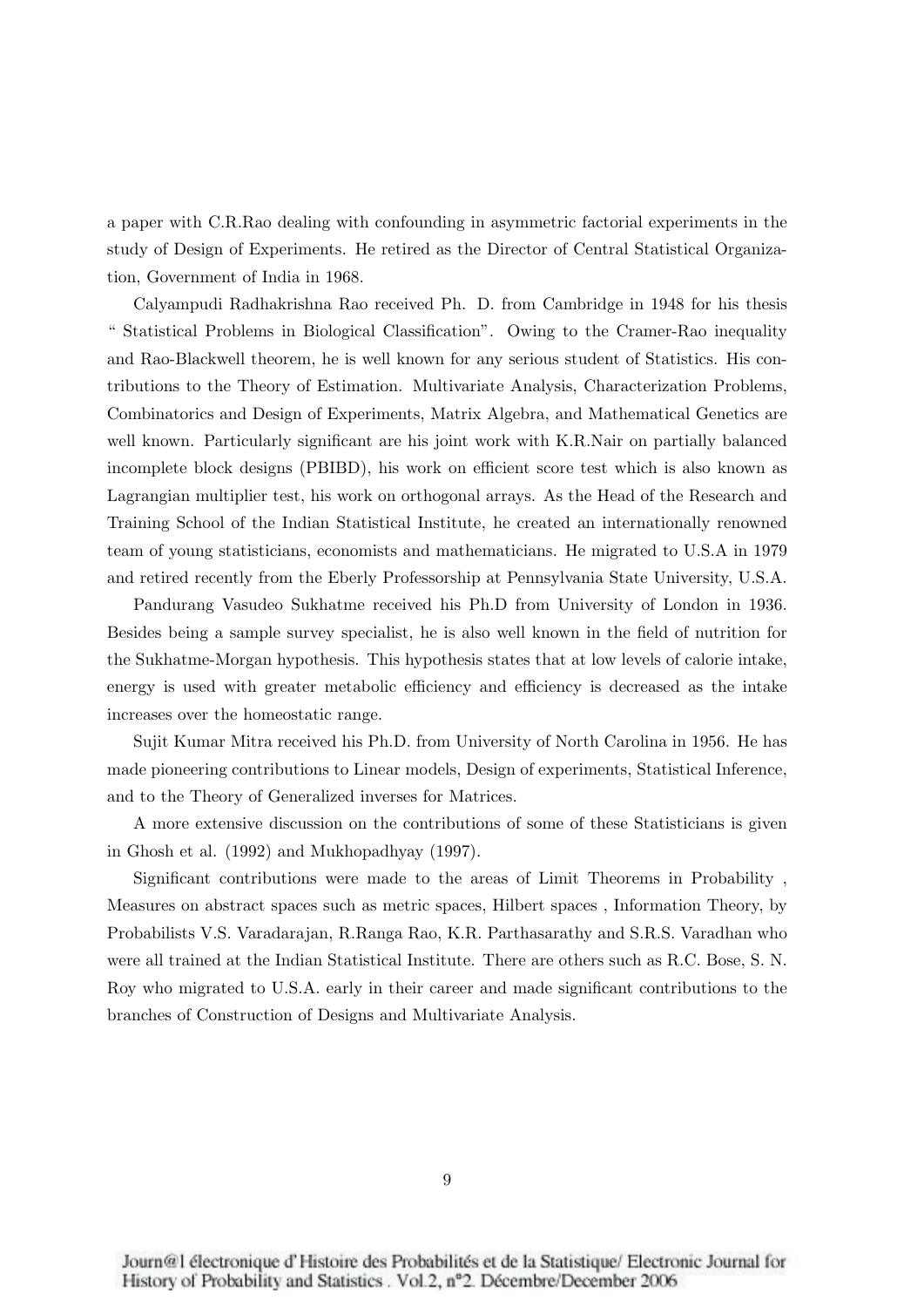#### 7 CONCLUSION

Following Ghosh et al. (1999), we note that India had a long historical tradition of collection and use of various types of statistics. The system was strengthened during the British period. The development and evolution of the subject of Statistics and its applications is significant during the years 1930 to 1960 and later. The mixture of theory and applications and interaction between institutions, academia and the government was a source of real problems. This attracted the best Indian students to Statistics .

#### 8 ACKNOWLEDGEMENT

This work was prepared at the invitation of Prof. Laurent Mazliak. As was pointed out at the beginning, this paper has benefited greatly by the papers of Ghosh et al. (1999) and Rao (2003). The author thanks Prof. T.J. Rao for providing reprints and preprints of his papers.

#### 9 REFERENCES

- Adhikari, B.P. (1990) Social construction of the statistical estimation of the crop yield , Paper presented at the *XII World Congress of Sociology of the International Sociological Association*, Madrid, Spain.
- Buchanan, F. (1807) *Survey of Eastern India*, Report submitted to the Court of Directors, London.
- Chaudhuri, S. B. (1964) *History of the Gazetteers of India*, Publication Division, New Delhi.
- Ghosh, J.K. , Mitra, S. K. , and Parthasarathy, K. R. (1992) *Glimpses of India's Statistical Heritage*, Wiley Eastern, New Delhi.
- Ghosh, J. K, Maiti, P., Rao, T.J., and Sinha, B. K. (1999) Evolution of statistics in India, *International Statistical Review*, 67, 13-34.
- Jarret, H.S. (1894) *Translation of Ain-i-Akbari*, Asiatic Society of Bengal, Vol.II, p.vii.
- Mahalanobis, P.C. (1922) Anthropological observations on the Anglo-Indians of Calcutta, Part I, Analysis of male stature, *Rec. Ind. Museum*, 23, 1-96.
- Mahalanobis, P.C. (1944) On large-scale sample surveys, *Philos. Trans. Roy. Soc., London, Ser. B*, 231, 329-451.

Journ@1 électronique d'Histoire des Probabilités et de la Statistique/Electronic Journal for History of Probability and Statistics . Vol.2, nº2. Décembre/December 2006